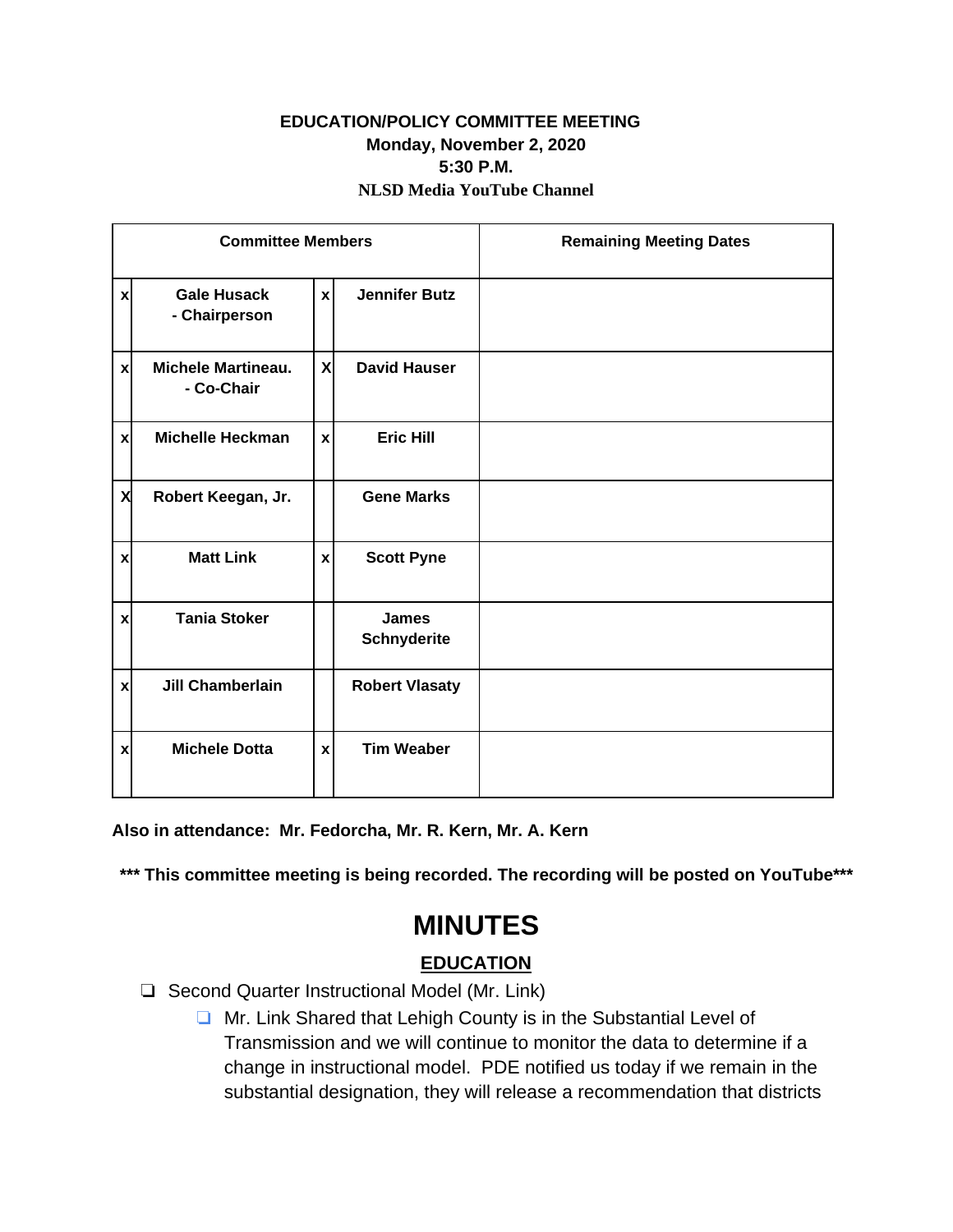in Lehigh County transition to fully remote instruction. It will remain a local decision though.

- ❏ Mr. Link will release an update to the community tomorrow with updated information.
- ❏ Overview of Accessing Online Platform from a Family Perspective (Principals) ❏ PE:
	- ❏ At Peters Elementary School, most of the feedback has come directly from parents or from our monthly Parent Engagement Meetings. The initial issues revolved around accessing the online programs and getting accustomed to the expectations. We have worked internally to address these issues. Teachers have done an outstanding job with communicating with families whenever there is a question regarding Google Classroom, the Learning Management System we use at Peters. Teachers have also worked to streamline the educational offerings to make accessing information easier. I created a video for each grade level designed for people who have little background or experience in the fundamentals of the technology we are using. These videos have been sent to families and are currently on the school website.
	- ❏ At the most recent Family Engagement Meeting, Mr. Pyne and I had the opportunity to demonstrate to those in attendance, what someone sees at different grade levels from the student perspective. After the presentations, there were few questions, but one concern that arose was regarding communication. If there are parents with children who are at multiple buildings. To improve communication practices, at Peters we are now posting any pertinent communications that go to all families to Google Classroom. Although this may sound redundant, it is easier for families with multiple children to confirm which child a communication is about.

#### ❏ SE:

❏ At Slatington Elementary School we identified two major areas for adjustment to improve access and ease of use for students and families working remotely. The first barrier that emerged was the challenges with navigating multiple tabs to access content and activities. In response we have worked with students on using the split screen function while they are here at school and determined that hard copy materials could be sent home and remain at home to ease this difficulty.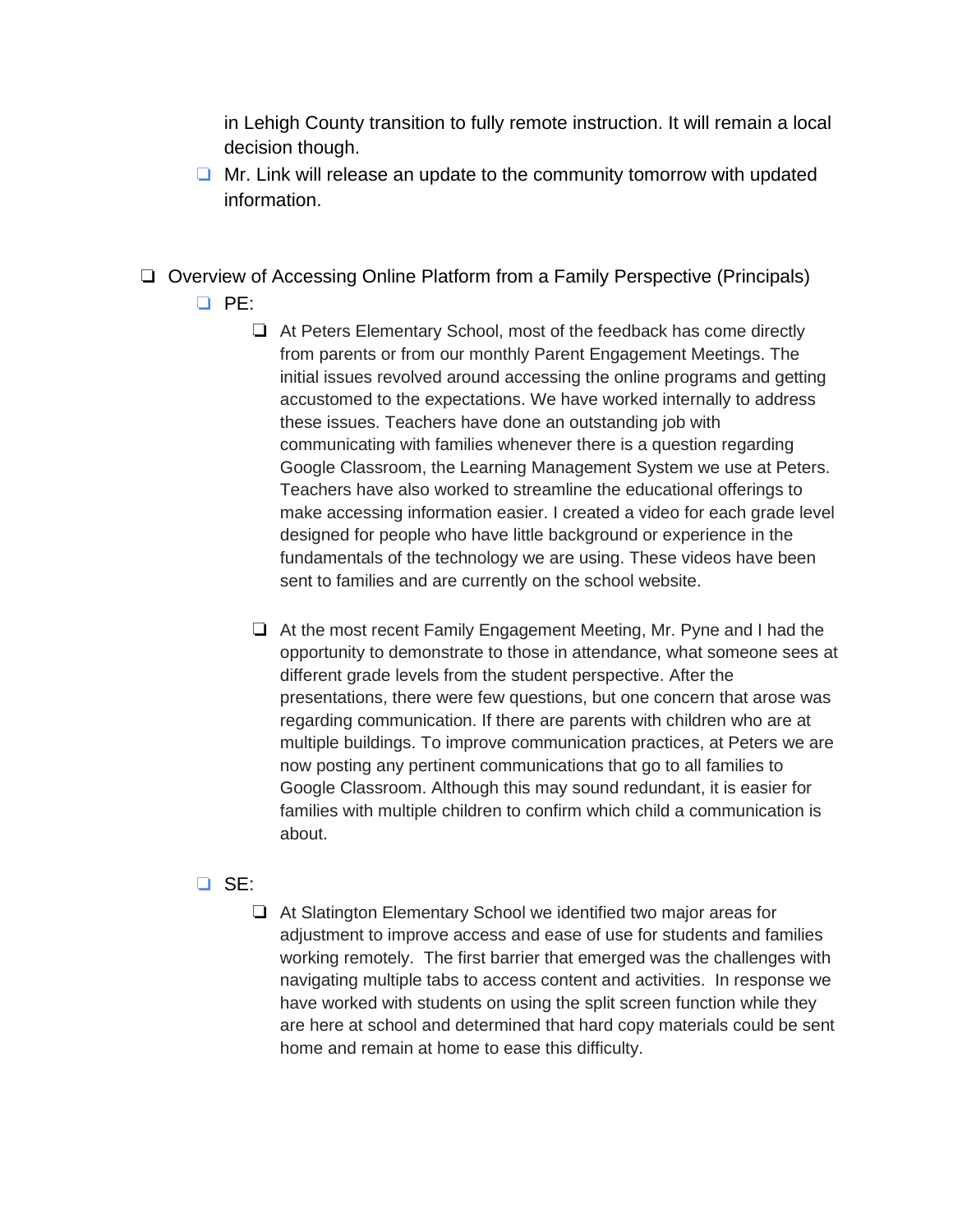- ❏ A second concern, particularly at the opening of the year, was difficulty for parents logging into curricular programs that are outside of the Google Classroom to review their children's work and check for completion. In response to this we worked on streamlining as many aspects of the curriculum as possible into the google classroom, and where direct integration was not possible teachers created video walkthroughs to better assist parents as they learned the system. As the quarter moved forwards, our experience and feedback suggested that these two interventions--along with increased fluency in navigating the system due to daily practice-- have dramatically reduced this as an issue.
- ❏ Finally, we are identifying that, while the vast majority of students and families have been engaging successfully and established routines within the home that work, we still are working with a number of families struggling with managing student learning habits and routines. This is resulting in attendance issues and poorer grades. In response we are developing a "playbook" for helping these families establish systems similar to those used in school to provide structure and positive reinforcement. Additionally, we will be kicking off what we hope to be a recurring series of teacher-led workshops to support parents in this as well as in better understanding the curriculum and learning tools that we use throughout the year.

#### ❏ NLMS:

- ❏ Minimal issues with parents having difficulty understanding/navigating Google Classroom- since the start of school year it has become almost non-existent at this time
- ❏ Factors why it is different than elementary
- ❏ Students have been using Google Classroom for at least 2 years
- ❏ Students are older and more self-sufficient
- ❏ Students train parents
- ❏ Parents start to disengage at mid-level
- ❏ When a parent has had a question or issue
	- ❏ Dealt with on individual basis
	- ❏ Teachers walked parents through either via email/phone or video
	- ❏ Mrs. Brown walked parents through
	- ❏ Any PowerSchool issues Mrs. Waylen walked parents through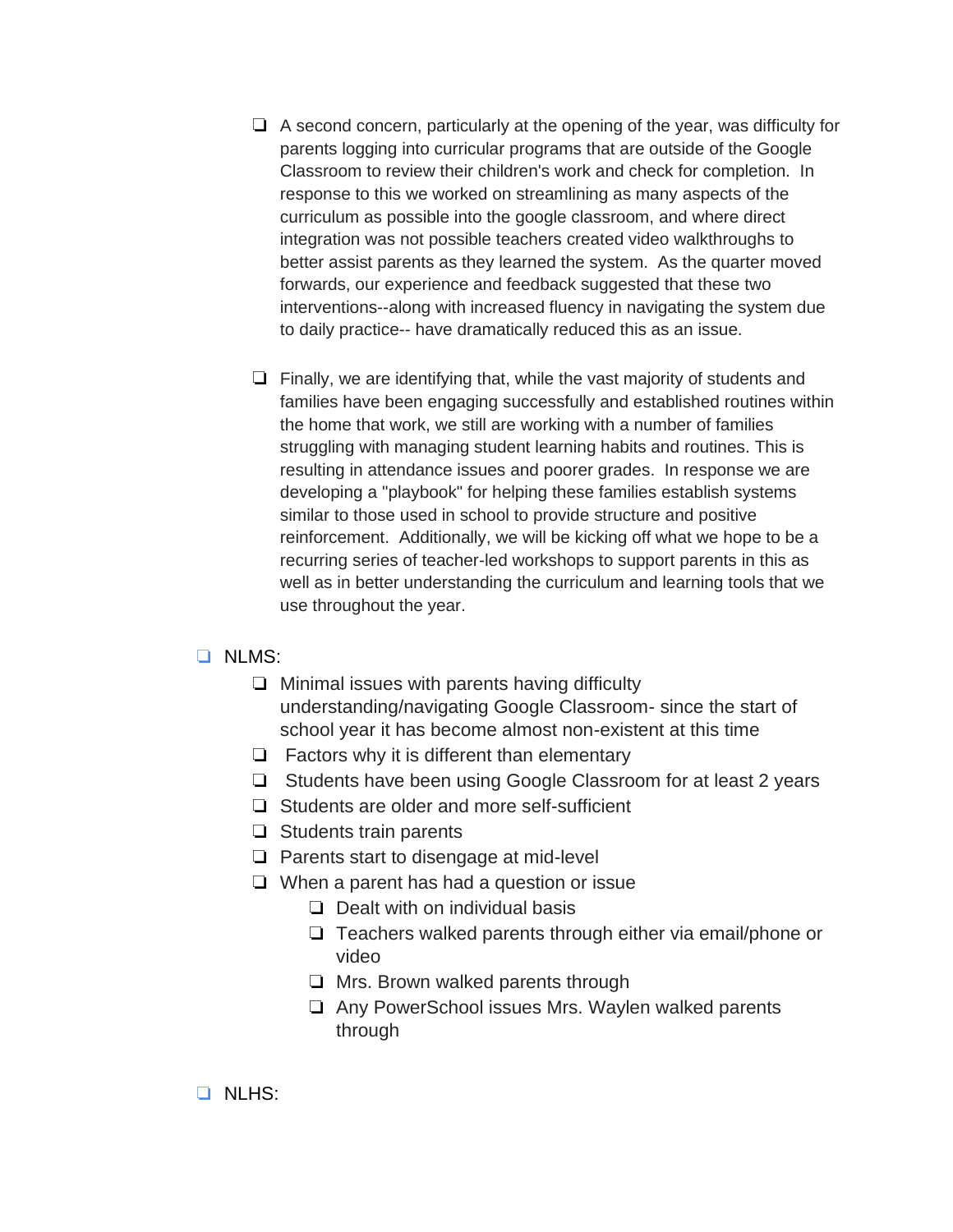- ❏ More independence from students than is being described at younger levels.
- ❏ Issues needed greater parental oversight (Attendance and grades as trigger topics) occurs on a case by case basis. It has been included in attendance conferencing and routine conversations with parents.
- ❏ CANVAS and Google Classroom are both used. Google is used by more teachers.
- ❏ Professional development most recently centered on organizing the virtual space and making the online classroom more user friendly.
- ❏ Mr. Kern requested that the district will offer access to the supports for caretakers, not just parents/guardians. He suggested that we post them on the website. He also noted that many of the young children struggle with the keyboarding fluency skills.
- ❏ Math 180 (Mrs. Dotta)
	- ❏ Mrs. Dotta explained that the district will be utilizing Math 180 as an evidence based curriculum for our most at risk students and students with IEPs. This will be a partner program to our Read 180 program and will be funded through a grant to support learners with special needs during the pandemic and through Medical Access funds.

## **POLICY** (Dr. Stoker)

- ❏ [Policy #340](https://drive.google.com/file/d/1Zt9tSVOBjBDCWAQpHCDpFXfXpZRSTTJa/view?usp=sharing) Responsibility for Student Welfare
	- ❏ Dr. Stoker explained the language in the proposed updated policy. The board members on the committee recommended the policy be placed on the November Board agenda for first reading consideration.
- ❏ [Policy #705](https://drive.google.com/file/d/1bahEk-Y1zCmC1S6gIALhdjLAXCyEuqOB/view?usp=sharing) Facilities and Workplace Safety
	- ❏ Dr. Stoker explained the language in the proposed updated policy. The board members on the committee recommended the policy be placed on the November Board agenda for first reading consideration.
- ❏ [Policy #803](https://drive.google.com/file/d/1icDTEfMKDEdhiBAXvo_5-OZX72LknTqV/view?usp=sharing) School Calendar
	- ❏ Dr. Stoker explained the language in the proposed updated policy. The board members on the committee recommended the policy be placed on the November Board agenda for first reading consideration.